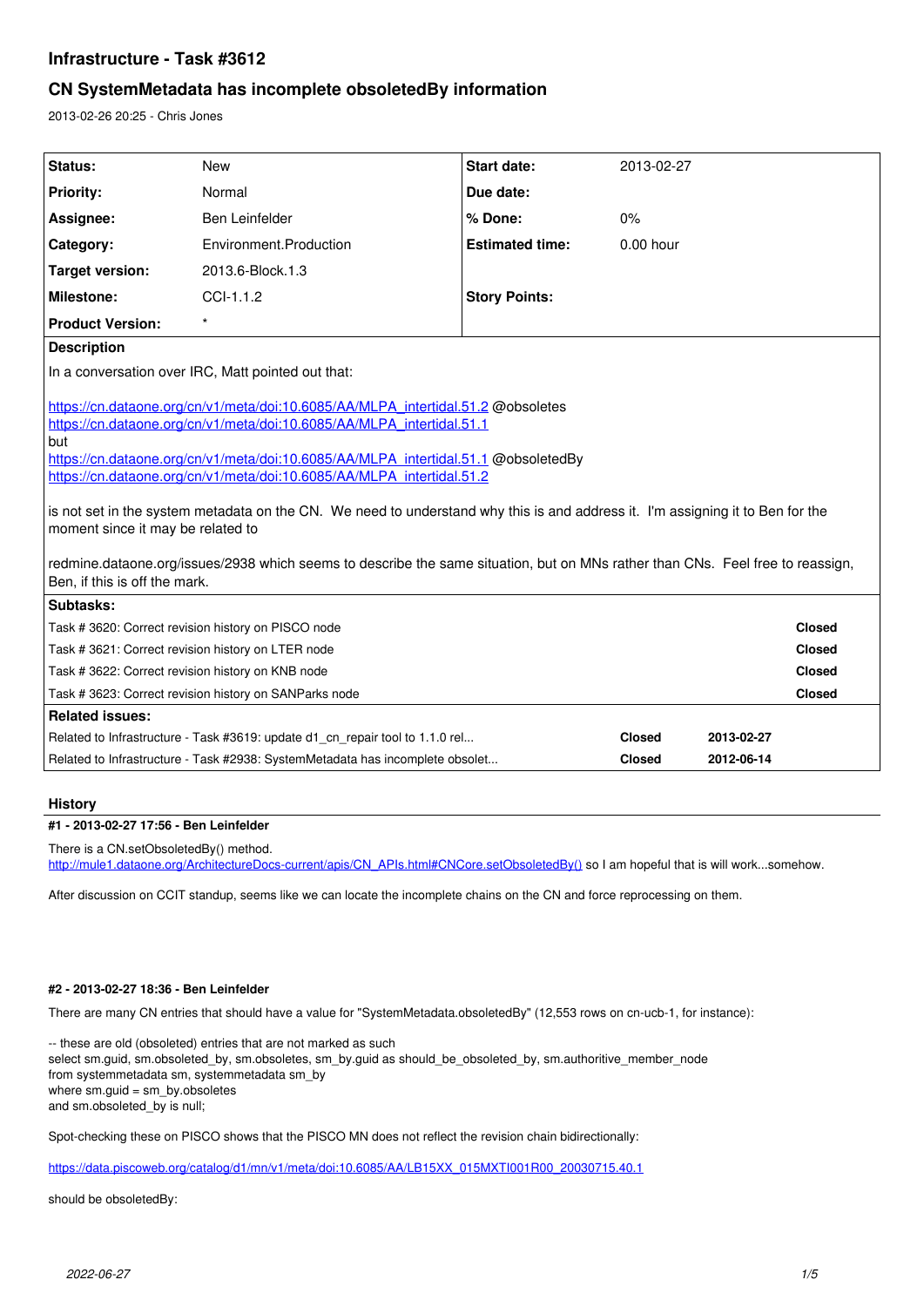[https://data.piscoweb.org/catalog/d1/mn/v1/meta/doi:10.6085/AA/LB15XX\\_015MXTI001R00\\_20030715.40.2](https://data.piscoweb.org/catalog/d1/mn/v1/meta/doi:10.6085/AA/LB15XX_015MXTI001R00_20030715.40.2)

but is not.

The LTER MN seems to have its chains correctly represented bidirectionally even if they are not fully represented on the CN.

## **#3 - 2013-02-27 19:04 - Ben Leinfelder**

Only a small number (4 rows) of the opposite case where "obsoletes" is missing:

-- these are ones that should be marked as newer revisions select sm.guid, sm.obsoleted\_by, sm.obsoletes, sm\_s.guid as should\_obsolete from systemmetadata sm, systemmetadata sm\_s where  $\text{sm.guid} = \text{sm.s.}$  obsoleted\_by and sm.obsoletes is null;

These appear to be cases where the revision history started on the KNB but then continued on SANParks and were replicated to KNB so that the most recent version is really on SANParks and KNB is not authoritative for it.

#### **#4 - 2013-02-27 19:08 - Ben Leinfelder**

Here is a summary of missing obsoletedBy, grouped by MN

select sm.authoritive\_member\_node, count(sm.\*) from systemmetadata sm, systemmetadata sm\_by where sm.guid = sm\_by.obsoletes and sm.obsoleted\_by is null group by sm.authoritive\_member\_node;

#### **#5 - 2013-02-27 19:16 - Ben Leinfelder**

The KNB MN has 18 records that do not correctly have their revision chain set. SANParks has 17 records.

These can be corrected manually on the MN if the CN will pick up those changes. I do not have access to PISCO or LTER to manually update the revision chains on those MNs. Would have to involve Mike Frenock and Mark Servilla, respectively.

#### **#6 - 2013-02-27 19:21 - Robert Waltz**

We should be able to inject the pids as synchronization tasks directly into d1\_processing for updates needed for those pids missing obsoletedBy.

We can use the d1\_cn\_repair tool for fixing these entries. The d1\_cn\_repair tool will need a file in the following format: MemberNode Id followed by a space followed by a pid on a single line, and repeated for the number of synchronization tasks to reprocess

so something like: urn:node:PISCO doi:10.6085/AA/MLPA\_intertidal.51.1 urn:node:PISCO doi:10.6085/x/yz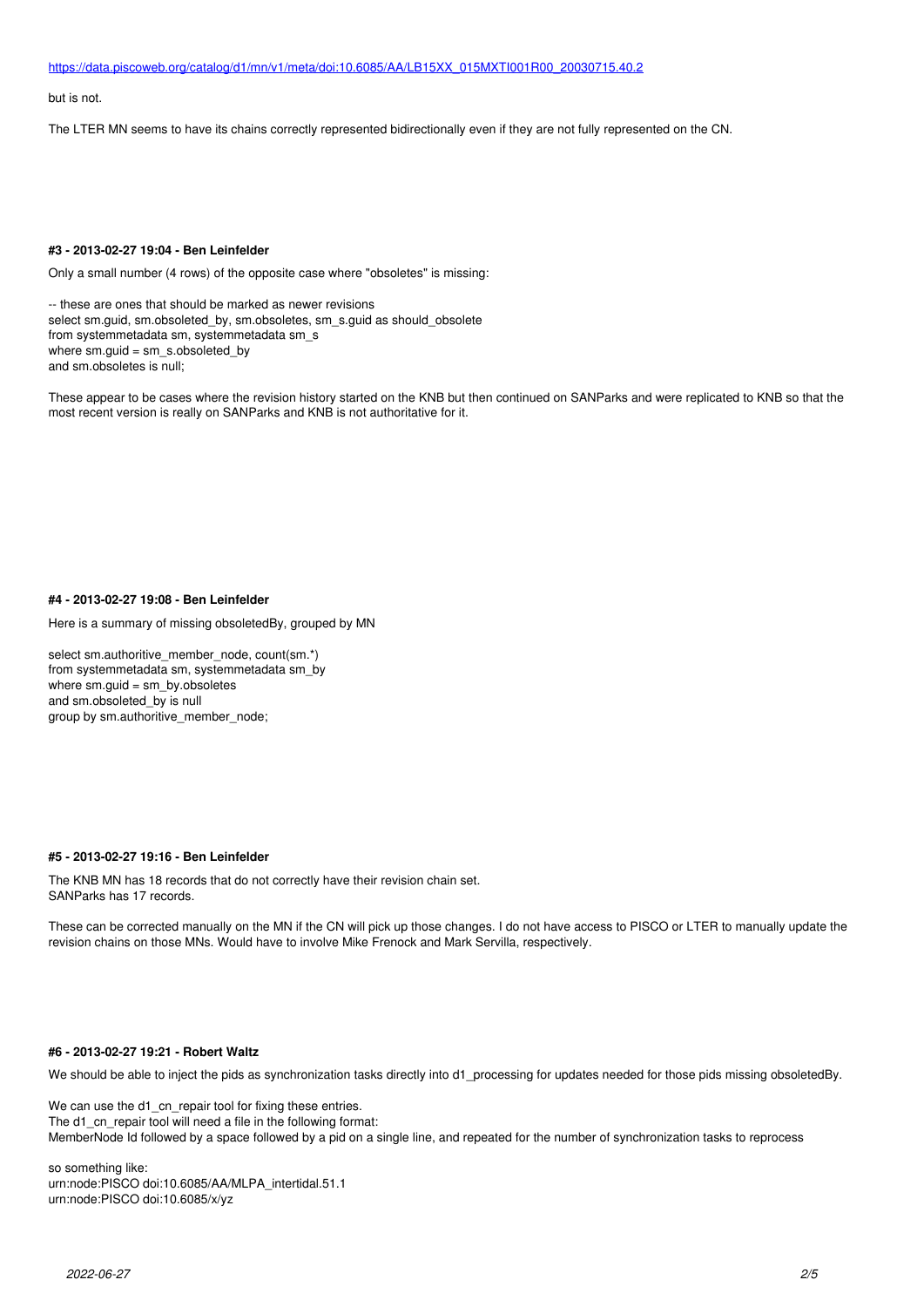would work as a file to pass in as a parameter.

On a related note, I have not used d1 cn repair tool since 1.0.2 of the CN stack and so it will need to be updated.

using the d1\_cn\_repair tools is my preferred first method of fixing the missing obsoletedBy tasks since it mimics what the proposed audit tool would do in this situation

#### **#7 - 2013-03-02 01:35 - Ben Leinfelder**

Robert ran cn-repair-tool for the KNB pids that had unidirectional obsolescence chains. It sounds like there are still some differences between each CN:

# **there were 46 reported from cn-unm-1; now there are two reported from cn-unm-1**

# **getSystemMetadata on kgordon.31.31, it appears to have obsoleteBy set, but not in postgres table (cn-unm-1)**

# **kgordon.31.31 is fixed on cn-ucsb-1**

**resourceMap\_will.14.1 has an error: "Update sysMeta Not Unique! Checksum is different"**

## **#8 - 2013-03-02 06:00 - Robert Waltz**

root@cn-unm-1:~# su postgres -c "psql -d metacat -c \"select sm.authoritive\_member\_node, count(\*) \

from systemmetadata sm, systemmetadata sm\_by \ where sm.guid = sm\_by.obsoletes  $\setminus$ and sm.obsoleted\_by is null group by sm.authoritive\_member\_node \"" authoritive\_member\_node | count -------------------------+------ urn:node:SANPARKS | 115<br>urn:node:LTER | 1304 urn:node:LTER urn:node:KNB | 46 urn:node:PISCO | 11274

Ran cn\_repair job on cn-unm-1 for 46 KNB pids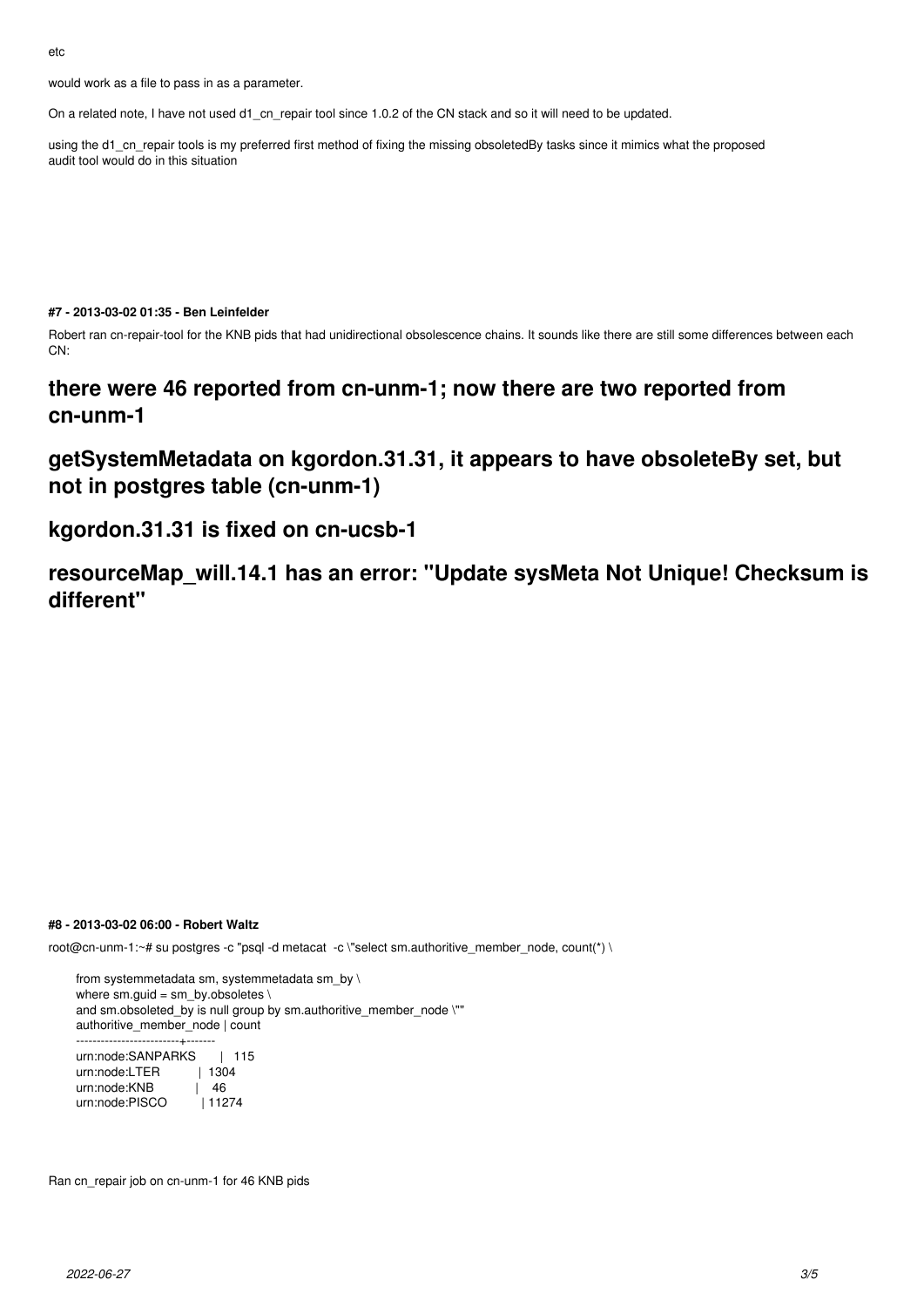#### **Results**

root@cn-unm-1:~/FixObsoleteChains# su postgres -c "psql -d metacat -c \"select sm.authoritive\_member\_node, sm.guid \ from systemmetadata sm, systemmetadata sm\_by \ where sm.guid = sm\_by.obsoletes \ and sm.obsoleted\_by is null and sm.authoritive\_member\_node like 'urn:node:KNB'\""<br>authoritive\_member\_node | guid authoritive\_member\_node |

-------------------------+---------------------- urn:node:KNB | resourceMap\_will.14.1 urn:node:KNB | kgordon.31.31

root@cn-ucsb-1:/var/log/dataone/synchronize# su postgres -c "psql -d metacat -c \"select sm.authoritive\_member\_node, sm.guid \ from systemmetadata sm, systemmetadata sm\_by \ where  $sm.guid = sm_by.obsoletes \setminus$ and sm.obsoleted\_by is null and sm.authoritive\_member\_node like 'urn:node:KNB'\"" authoritive\_member\_node | guid

-------------------------+---------------------- urn:node:KNB | resourceMap\_will.14.1 urn:node:KNB | kgordon.14.83 urn:node:KNB | datastar.14.28 urn:node:KNB | kgordon.17.32 urn:node:KNB | df35d.3.1<br>urn:node:KNB | KWG.15.1 urn:node:KNB urn:node:KNB | cbfs.34.3<br>urn:node:KNB | datastar.1 | datastar.11.18

resourceMap\_will.14.1 fails with sysMeta Not Unique! Checksum is different.

#### **#9 - 2013-03-08 06:02 - Robert Waltz**

after PISCO updated their systemMetadata, there were still inconsistencies on the CNs.

On UNM the count of incomplete obsoletedBy was 796 On UCSB the count of incomplete obsoletedBy was 614

I ran the cn\_repair tool on the intersection of pids between UNM and UCSB totalling 553

Afterwards the inconsistencies were as follows:

On UNM, the count of incomplete obsoletedBy was 250 On UCSB the count of incomplete obsoletedBy was 68

It appears that 7 failed while 546 succeeded.